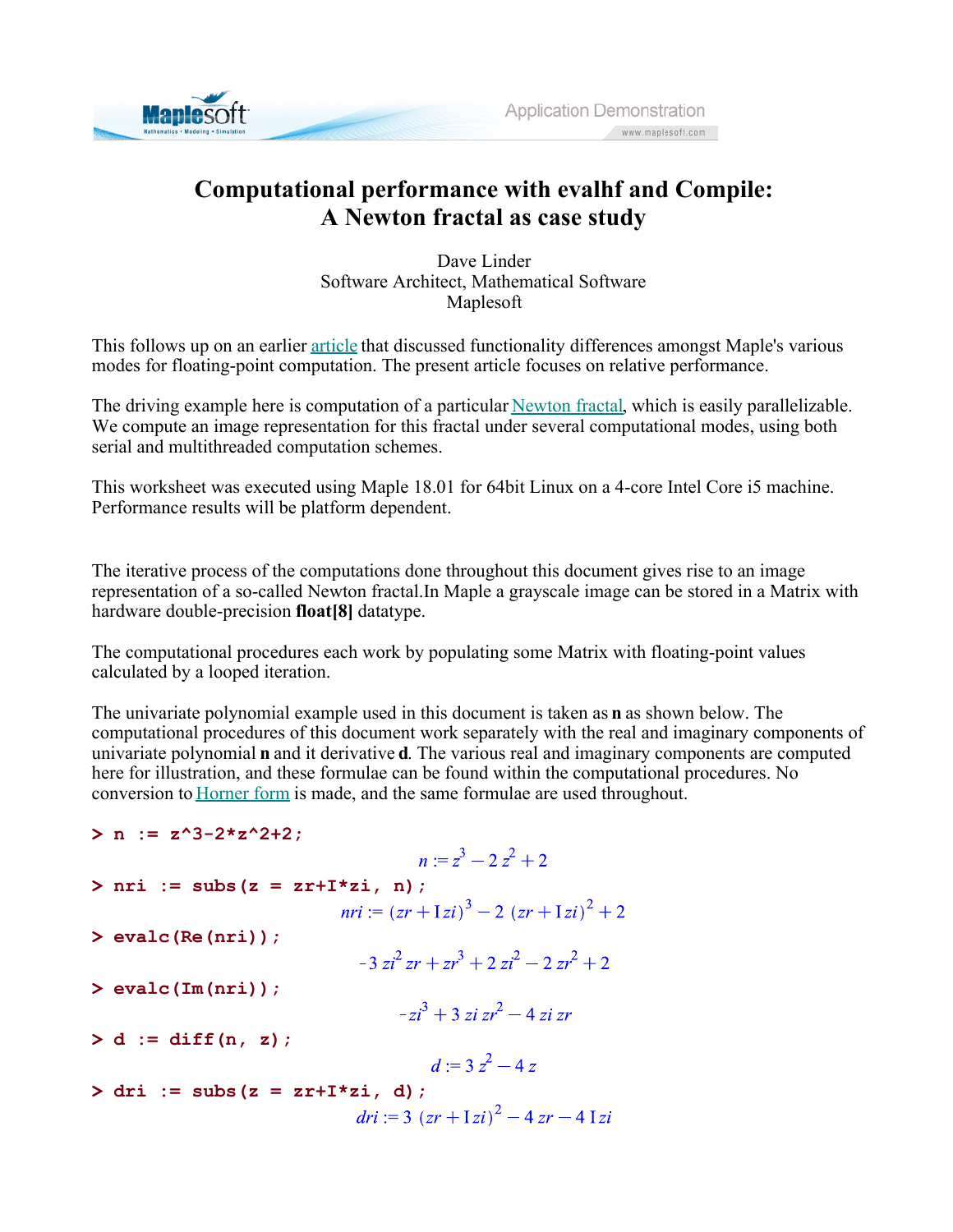**> evalc(Re(dri));**

```
-3zi^2+3zr^2-4zr> 
evalc(Im(dri));
                                   6zi zr - 4zi
```
The precise details of the algorithm are not all of central interest here.The central focus is rather that the algorithm involves intensive numeric operations only, and so is a good candidate for the various computational acceleration methods described in the earlier article. One detail of the algorithm that is key is that the calculations for each entry of the resulting image Matrix can be done independently, and the computation is parallelizable.

Click on the Code Edit Region button below to define the procedure. If you wish to see the procedure definition, right-click and select "Expand Code Edit Region".



sourceNewton := proc

To allow us to focus on the performance of just the iterative process we construct all Vector and Matrices and pass then to the procedure which will act on them "in-place". This also allows a call to our procedure to be used easily under evalhf mode.

```
> 
N := 300:
 X := Vector(N, datatype=float[8]):
 Y := Vector(N, datatype=float[8]):
```
We first run the procedure without any special optimization techniques. When this version is executed serially the timing report indicates that the real (wall clock) time for the computation is the same as the total cpu time spent in the single computational thread.

```
> 
M := Matrix(N, N, datatype=float[8]):
> 
  CodeTools:-Usage(
     sourceNewton( N, X, Y, M, -2.0, 2.0, -2.0, 2.0 )
  b \overline{\phantom{a}} ):
memory used=0.69GiB, alloc change=256.00MiB, cpu time=11.55s, real 
time=11.06s, gc time=2.55s
```
In Maple 18, the Matrix **M** which represents a grayscale image can be viewed by directly embedding it into the current document. In Maple 17 the command **ImageTools:-View** can be used instead of **ImageTools:-Embed**.

**ImageTools:-Embed( ImageTools:-FitIntensity(M) );**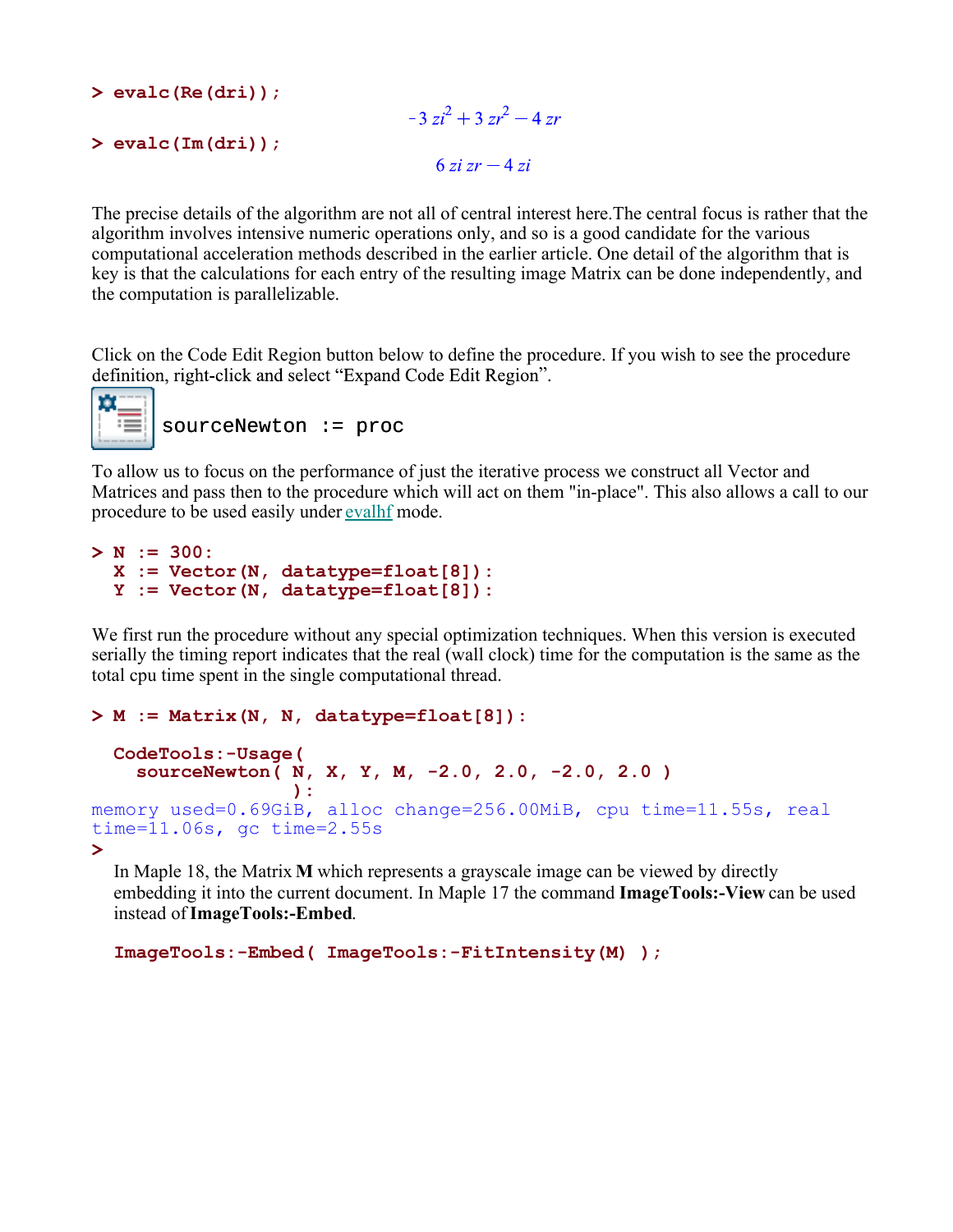

Now we will execute that same computation under the evalh interpreter. For this example the total real time for the computation has been improved by about a factor of about seven.

```
> 
Mevalhf := Matrix(N, N, datatype=float[8]):
```

```
> 
  CodeTools:-Usage(
     evalhf( sourceNewton( N, X, Y, Mevalhf, -2.0, 2.0, -2.0, 2.0 ) )
  b \overline{\phantom{a}} ):
memory used=1.19KiB, alloc change=0 bytes, cpu time=1.49s, real time=
1.47s, gc time=0ns
```
A quick numeric test shows that the two results are the approximately same.

```
LinearAlgebra:-Norm( M - Mevalhf );
                                 0.
```
Now we will create a new version of the procedure which could be run using multiple threads. This is quite easily done after noticing that the entries **M[ii,jj]** are computed independently of each other. We can divide up the computation by operating on only a subset of adjacent rows of Matrix **M** each time we call the procedure.

In the following Code-Edit Region the **procedure sourceNewton\_col** has loop index **ii** which runs only from index value **R\_low** to **R\_High**, which are new parameters of the procedure. If we called **sourceNewton\_row** and passed **R\_Low** a value of **1** and **R\_High** a value of **N** then all entries of Matrix **M** would be computed as a single serial execution.

Click on the Code Edit Region button below to define the procedure. If you wish to see the procedure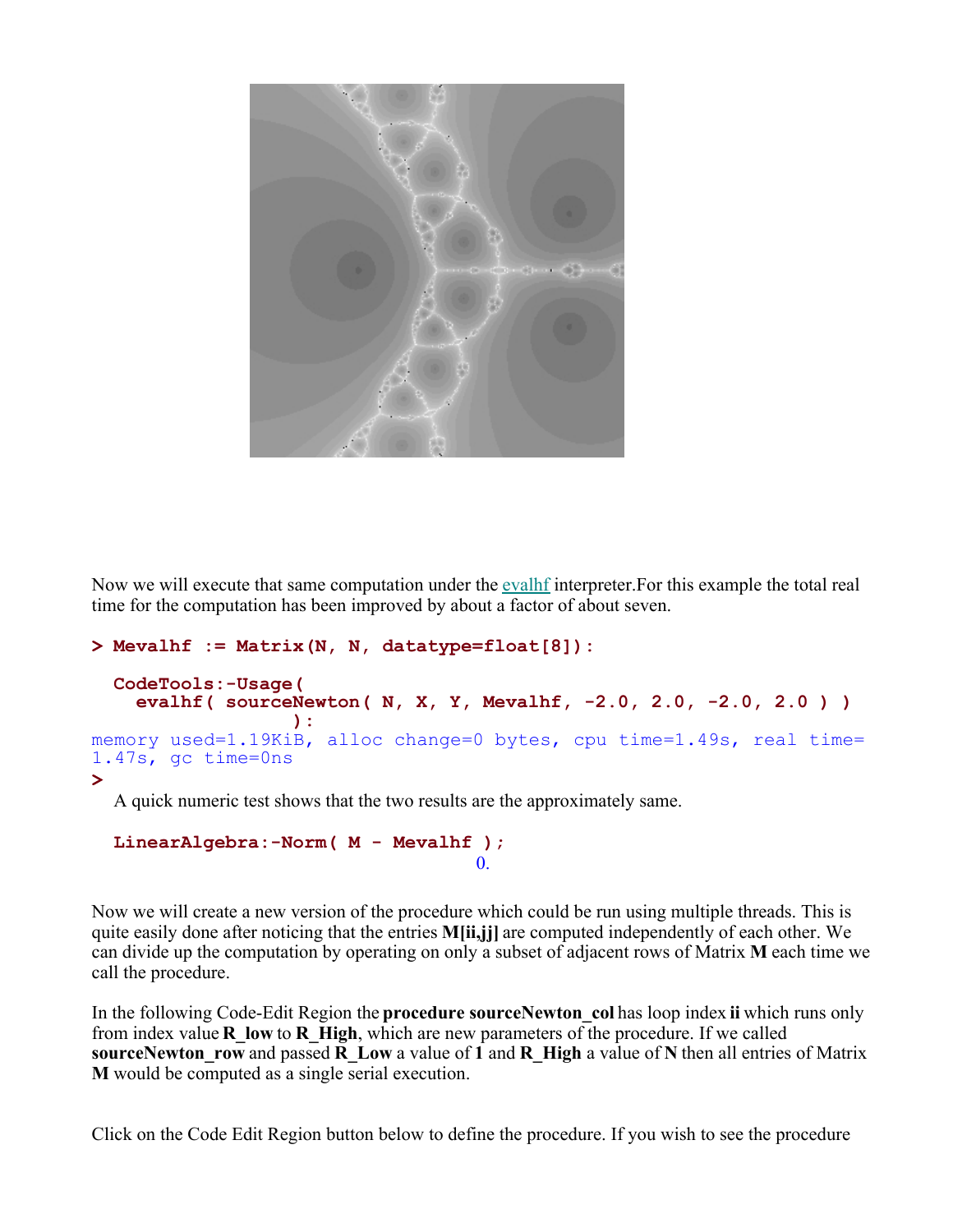definition, right-click and select "Expand Code Edit Region".



sourceNewton\_row := proc

Let's compute over only rows 20 through 95, to illustrate a single instance of this procedure, computing serially. This worksheet has been executed on a 4-core machine.

## **> M\_subrows := Matrix(N, N, datatype=float[8]):**

```
CodeTools:-Usage(
     evalhf( sourceNewton_row( 21, 95, N, X, Y, M_subrows, -2.0, 2.0,
  -2.0, 2.0 ) )
  b \overline{\phantom{a}} ):
memory used=1.19KiB, alloc change=0 bytes, cpu time=380.00ms, real 
time=384.00ms, gc time=0ns
```
**>** 

The timing of that last computation is much as expected. It computed results for only **95-21+1=75** rows, which is 1/4 of the total **N=300** rows of **M**. And it took close to 1/4 of the time taken for computing the full Matrix results serially.

We can view the partial result.

```
ImageTools:-Embed( ImageTools:-FitIntensity(M_subrows) );
```


Next we use Maple's **Task** parallel execution mechanism to run multiple instances of our new procedure in parallel. Each of the calls to the procedure will compute over a different subset of the rows of Matrix **M**.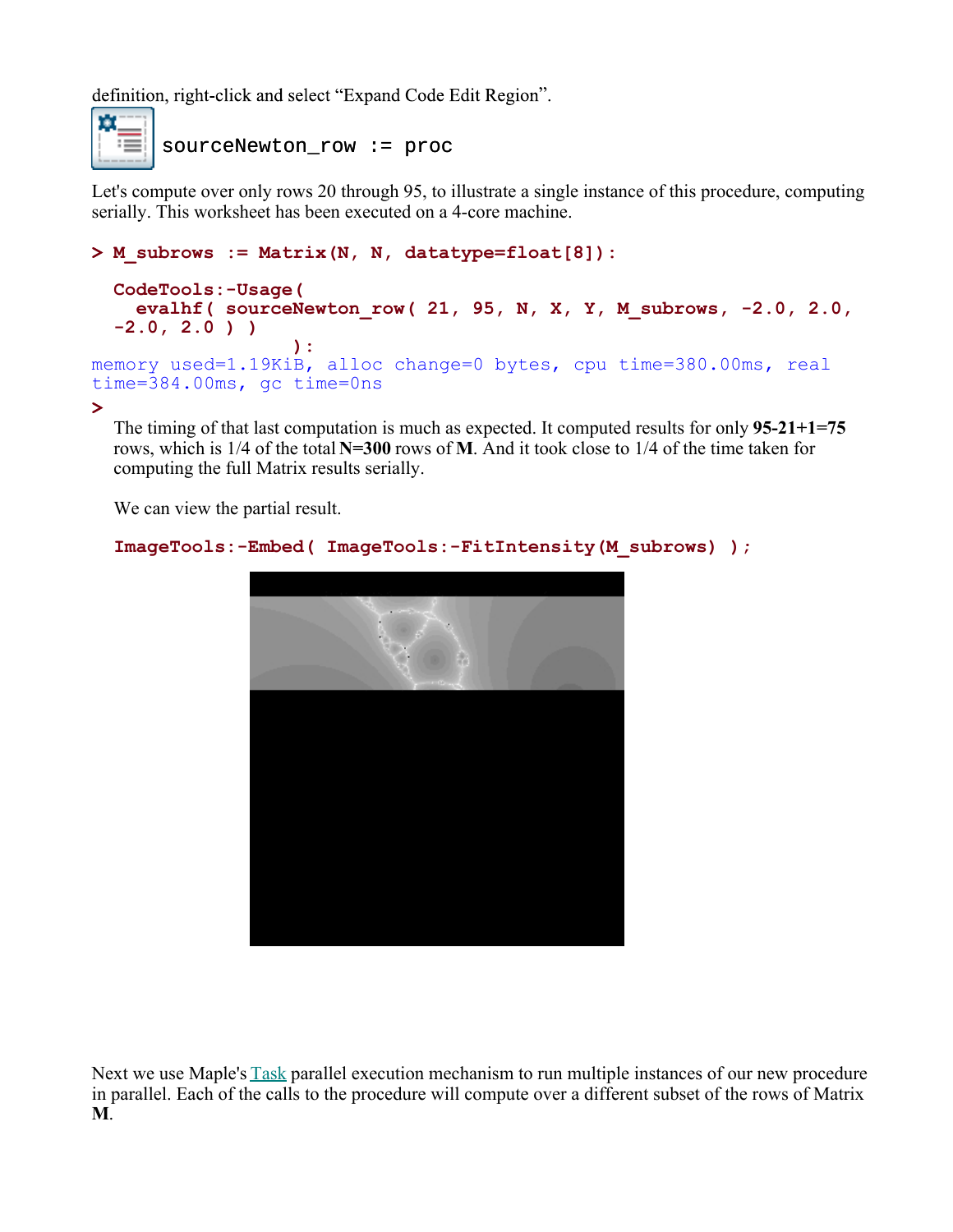Note that on MS-Windows the performance under parallel execution may not improve upon that of the serial execution.

The method works by using a "task" which examines the number of rows specified (which is **R\_High-RLow+1**) and if that is greater than some given value then it splits into a pair of new tasks which each act only half of that subset of rows.

If the number of rows specified for any particular instance of a task is less than the given value then the procedure which does the actual computation is called, rather than splitting yet again.

The Task mechanism allows the instances of actual computation (over various subsets of the rows, after splitting) to be run in parallel, i.e.. concurrently.

Click on the Code Edit Region button below to define the procedure. If you wish to see the procedure definition, right-click and select "Expand Code Edit Region".



The multithreaded Task process is next executed in full, without using evalhf. The computational subtasks run in parallel.

```
> 
M_row := Matrix(N, N, datatype=float[8]):
```

```
CodeTools:-Usage(
     Threads:-Task:-Start( newtonTask, 1, N, N, X, Y, M_row, -2.0, 
 2.0, -2.0, 2.0 )
  b \overline{\phantom{a}} ):
memory used=0.69GiB, alloc change=0 bytes, cpu time=13.88s, real time=
5.24s, gc time=3.05s
```
The results for all entries of the Matrix M were computed, and the real (wall clock) time to execute was reduced to about 1/2 of the unaccelerated serial version.

Note that the *cpu time* reported by the CodeTools:-Usage command is the aggregate of cpu time resources used by all cores running in parallel. For that last computation the aggregate cpu time was 13.88 seconds, but the computation completed in only 5.24 seconds of real time.

The multithreaded Task process is next executed in full, but using **evalhf**.

```
> 
M_row := Matrix(N, N, datatype=float[8]):
```

```
CodeTools:-Usage(
     Threads:-Task:-Start( newtonTask_evalhf, 1, N, N, X, Y, M_row, 
  -2.0, 2.0, -2.0, 2.0 )
  b \overline{\phantom{a}} ):
memory used=51.72KiB, alloc change=0 bytes, cpu time=1.66s, real time=
453.00ms, gc time=0ns
```
The results for all entries of the Matrix M were computed, and the real (wall clock) time to execute was reduced to about 1/3 of the serial version also run under evalhf.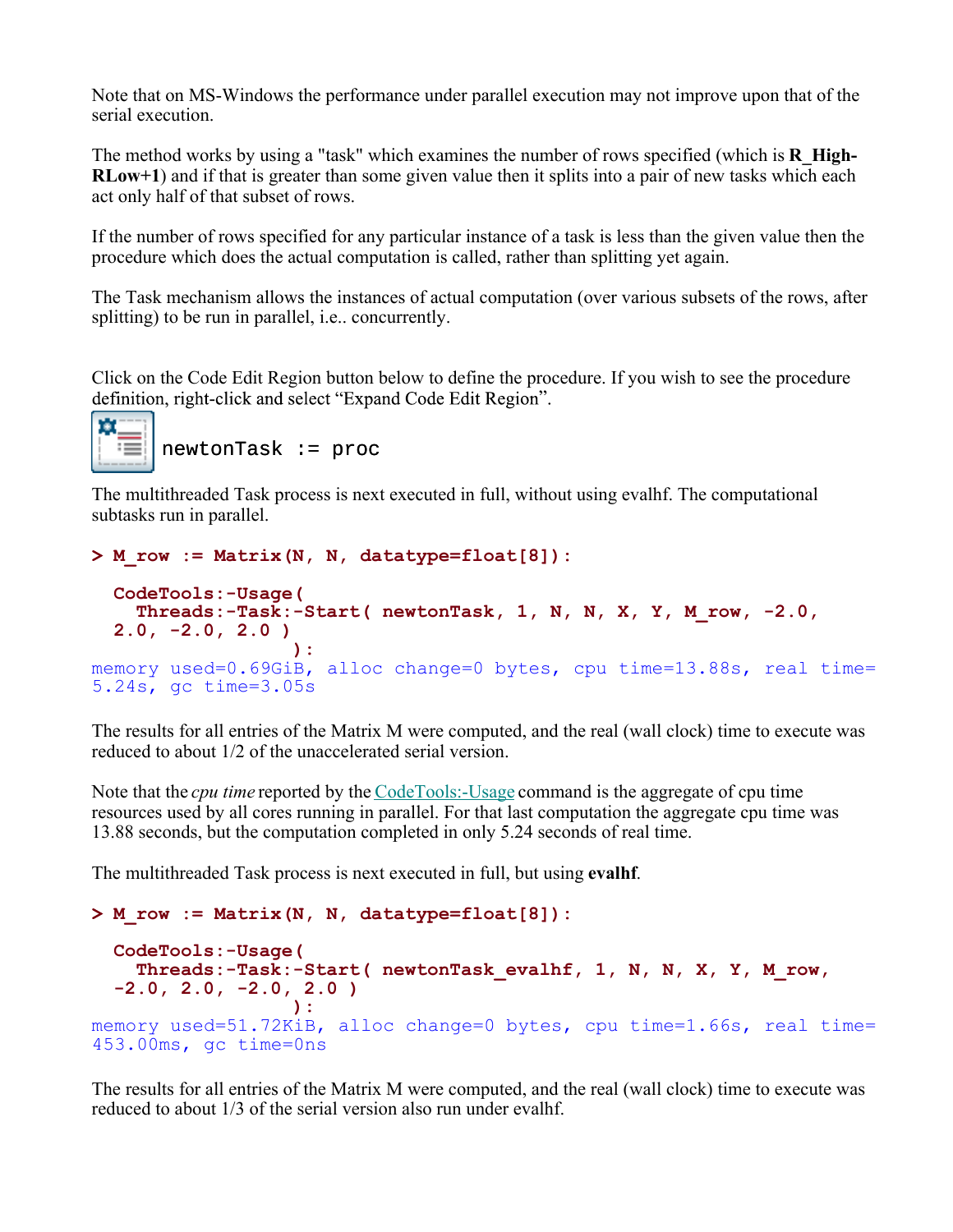For that last computation the aggregate cpu time was 1.66 seconds, but the computation completed in only 0.453 seconds of real time.

The resulting image can be viewed and seen to agree with the original result.

```
> 
ImageTools:-Embed( ImageTools:-FitIntensity(M_row) );
```


Let's now turn our attention now to the Compiler. In order to use the Compiler effectively it is often prudent and sometimes necessary to place type information on the parameters in the procedure definition.

New versions of both the serial procedure **sourceNewton** and the parallelizable procedure **sourceNewton row**, with type information on parameters and local variables, are given in the Code Edit Region below.

By giving the a source procedure **option threadsafe** the Compiler returns a compiled procedure which can run in parallel.

Click on the Code Edit Region button below to define the procedures. If you wish to see the procedure definitions, right-click and select "Expand Code Edit Region".



sourceNewton\_row\_typed := proc

The procedure **sourceNewton** row typed is now compiled, and the resulting new procedure is assigned as **csourceNewton\_row\_typed**.

**> csourceNewton\_row\_typed := Compiler:-Compile**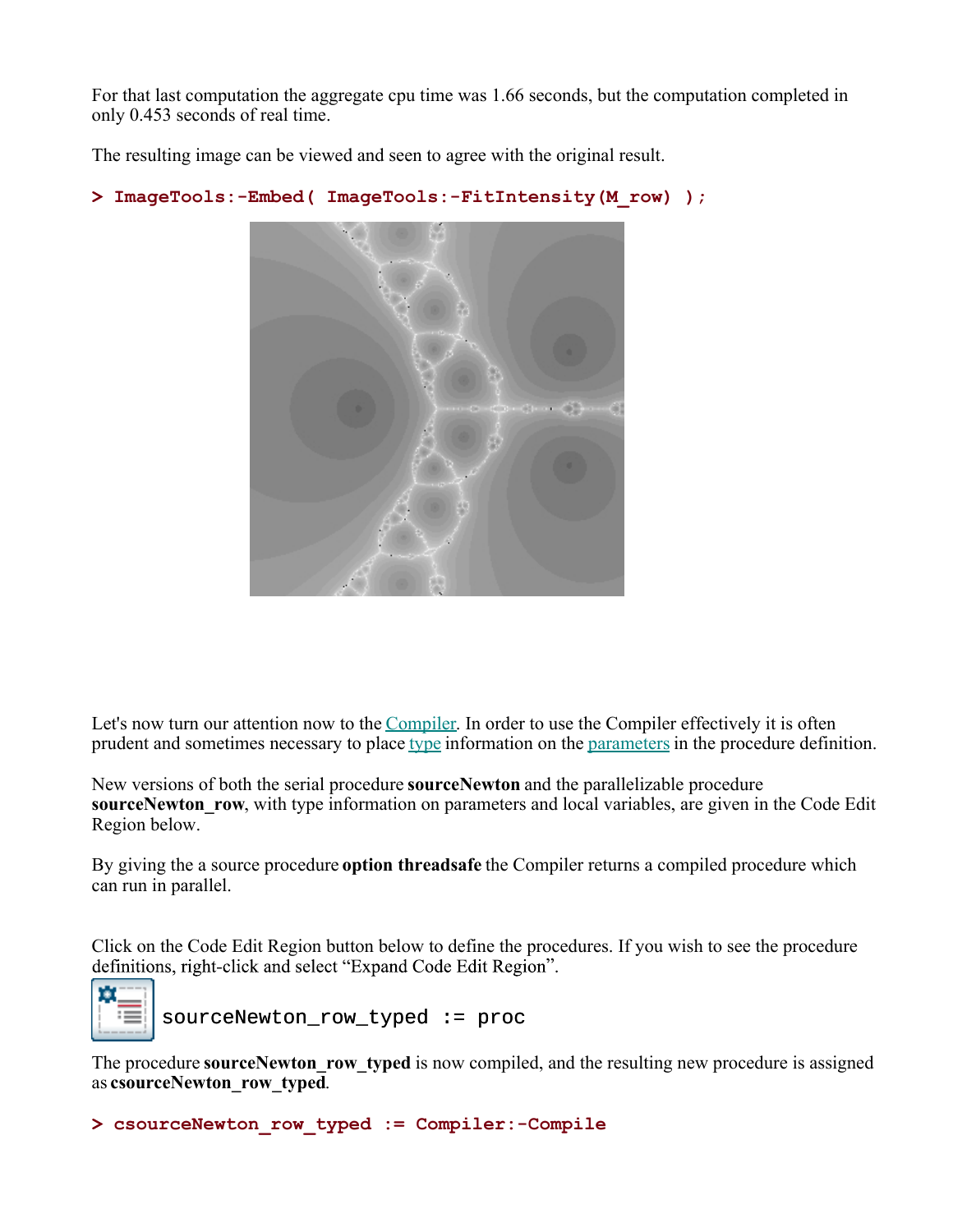```
(sourceNewton_row_typed):
```
**>** 

The full result is once again computed, running the compiled version serially. This executes about twenty times faster than the parallel computation run under **evalhf**, on a 4-core machine.

```
> 
 M_row := Matrix(N, N, datatype=float[8]):
 CodeTools:-Usage(
     csourceNewton_row_typed( 1, N, N, X, Y, M_row, -2.0, 2.0, -2.0, 
 2.0 )
  b \overline{) ;
memory used=1.27KiB, alloc change=0 bytes, cpu time=20.00ms, real 
time=25.00ms, gc time=0ns
```
As the fastest choice of all, the full result is now computed by running the compiled version in parallel. This possibility is new to Maple 18, for which the runtime environment of the Compiler has been made thread-safe. The result is twice as fast again as for the compiled version running serially.

```
> 
 M_row := Matrix(N, N, datatype=float[8]):
 CodeTools:-Usage(
    Threads:-Task:-Start( newtonTask_row_typed, 1, N, N, X, Y, 
 M_row, -2.0, 2.0, -2.0, 2.0 )
   ):
memory used=51.53KiB, alloc change=0 bytes, cpu time=20.00ms, real 
time=12.00ms, gc time=0ns
```
We could view the result, if we wished.

```
#ImageTools:-Embed( ImageTools:-FitIntensity(M_row) );
```
Here is a tabulated summary of the timings.

|               | Serial | Multithreaded |
|---------------|--------|---------------|
| unaccelerated | 11.06  | 5.34          |
| evalhf mode   | 1.47   | 0.453         |
| Compiled      | 0.025  | 0.012         |

## **Timings in seconds: N=300**

It's clear that for intensive computations the effort of adjusting code to run in one of the accelerated floating-point computational environments may well be worthwhile.

An aspect of the timing results worth noting is that the serial run of the Compiled version performed much better than the multithreaded version running under **evalhf.** Similarly the serial run under **evalhf**